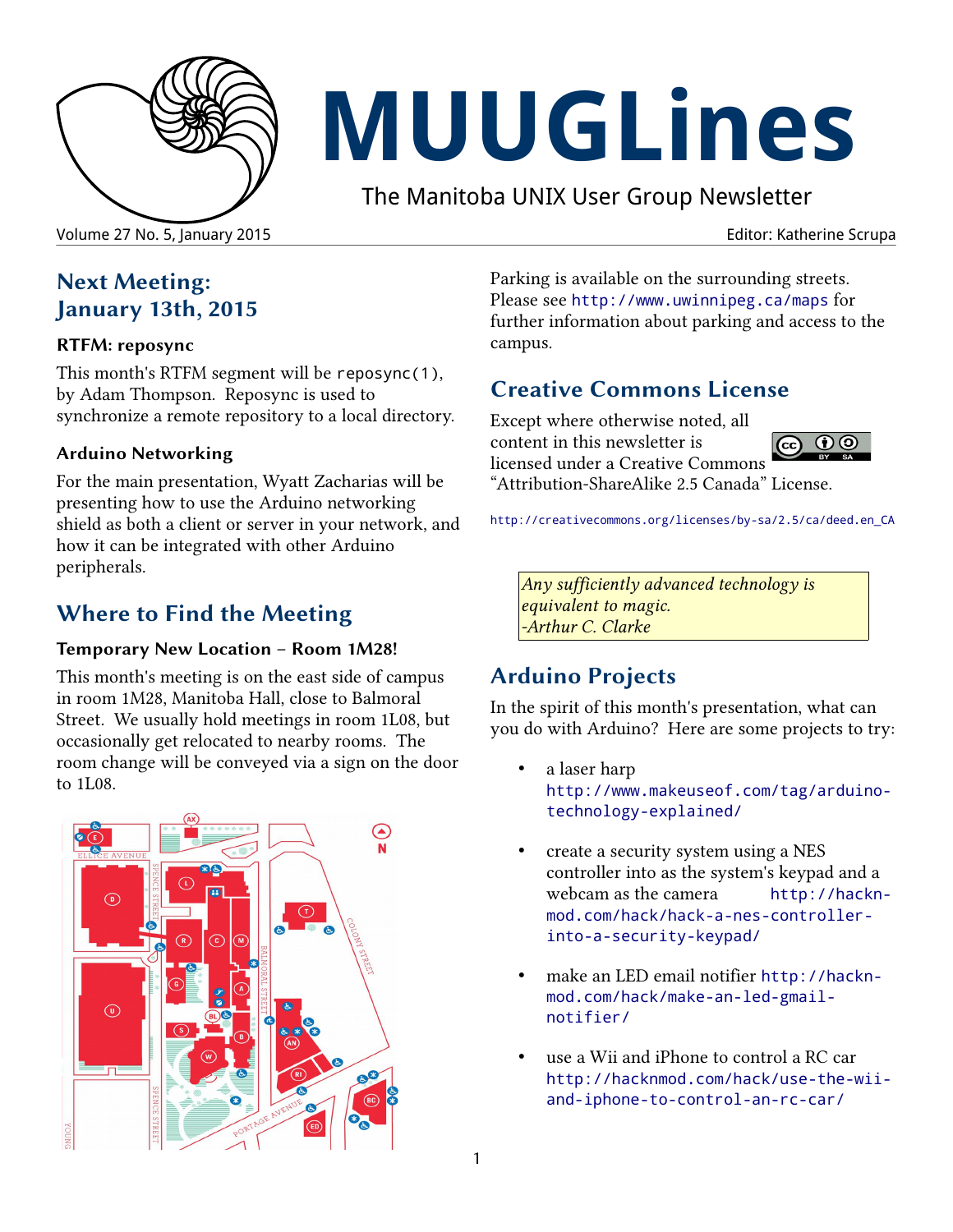- smart phone garage door opener [http://hacknmod.com/hack/how-to](http://hacknmod.com/hack/how-to-remotely-control-your-garage-door/)[remotely-control-your-garage-door/](http://hacknmod.com/hack/how-to-remotely-control-your-garage-door/)
- wifi thermostat controller. Control from your phone, at home, or off-site.
- precise controller for an espresso machine [http://growdown.blogspot.ca/2008/04/a](http://growdown.blogspot.ca/2008/04/arduino-and-silvia-two-italians-one.html) [rduino-and-silvia-two-italians](http://growdown.blogspot.ca/2008/04/arduino-and-silvia-two-italians-one.html)[one.html](http://growdown.blogspot.ca/2008/04/arduino-and-silvia-two-italians-one.html)
- converting plain speakers into wifi speakers that can be controlled with an Android or iOS smartphone or tablet. Why bother paying \$250-\$800 for a speaker? (This may be a future MUUG talk.)
- pet-monitoring system which plays your recorded voice upon sensor events

#### **MUUG Mugs**

These lovely artisanal limited edition mugs are lovingly hand-etched\* in premium organic deep cobalt blue glass.



MUUG has only about a dozen of our new coffee mugs left!

Cobalt blue and deep laser-etched with our age old, lovable logo for only \$15. They are quality mugs, made in the USA, and have a fairly large volume capacity.

Want a mug but can't make meetings? Ask on the mailing list and more than likely a board member can deliver one to you within Winnipeg.

(\* En masse, by machine. With a laser.)

#### **Spread The Word!**

Do you have a friend or co-worker that has shown an interest in Unix, Linux, BSD, etc?

Bring them along to a meeting or at least tell them about us. The more the merrier!

#### **Share Your Thoughts**





Please email MUUG with your comments and suggestions regarding the newsletter and the meetings. Whether it's criticisms or commendations, we want to hear from you. Specifically, what sort of material would you like to see and or hear/about.

Also, if you have a How-To or any other idea (and aren't ready to give a presentation at MUUG), an article is a great alternative! If you can write better than the editor(s), that's terrific; if you can't, submit it anyway and we'll get it into shape for publication. We know that many of you have some great ideas and lots of knowledge. Why not share?

Send an email to: editor@muug.mb.ca.

#### **Recent Security Advisories**

Debian - php5

Fedora - glpi, mingw-binutils, mingw-curl, mingwdbus, mingw-freetype, mingw-libjpeg-turbo, mingwlibxml2, *mingw-openssl* (multiple vulnerabilities), and ntp (multiple vulnerabilities)

Gentoo - mit-krb5

Mageia -castor, couchdb, cxf, plasma-nm, sox, unzip, and xml-security

openSUSE - *kernel (three vulnerabilities)*, php5 (three vulnerabilities), and python (multiple vulnerabilities), libvirt, ruby2.1, ruby20

Oracle - docker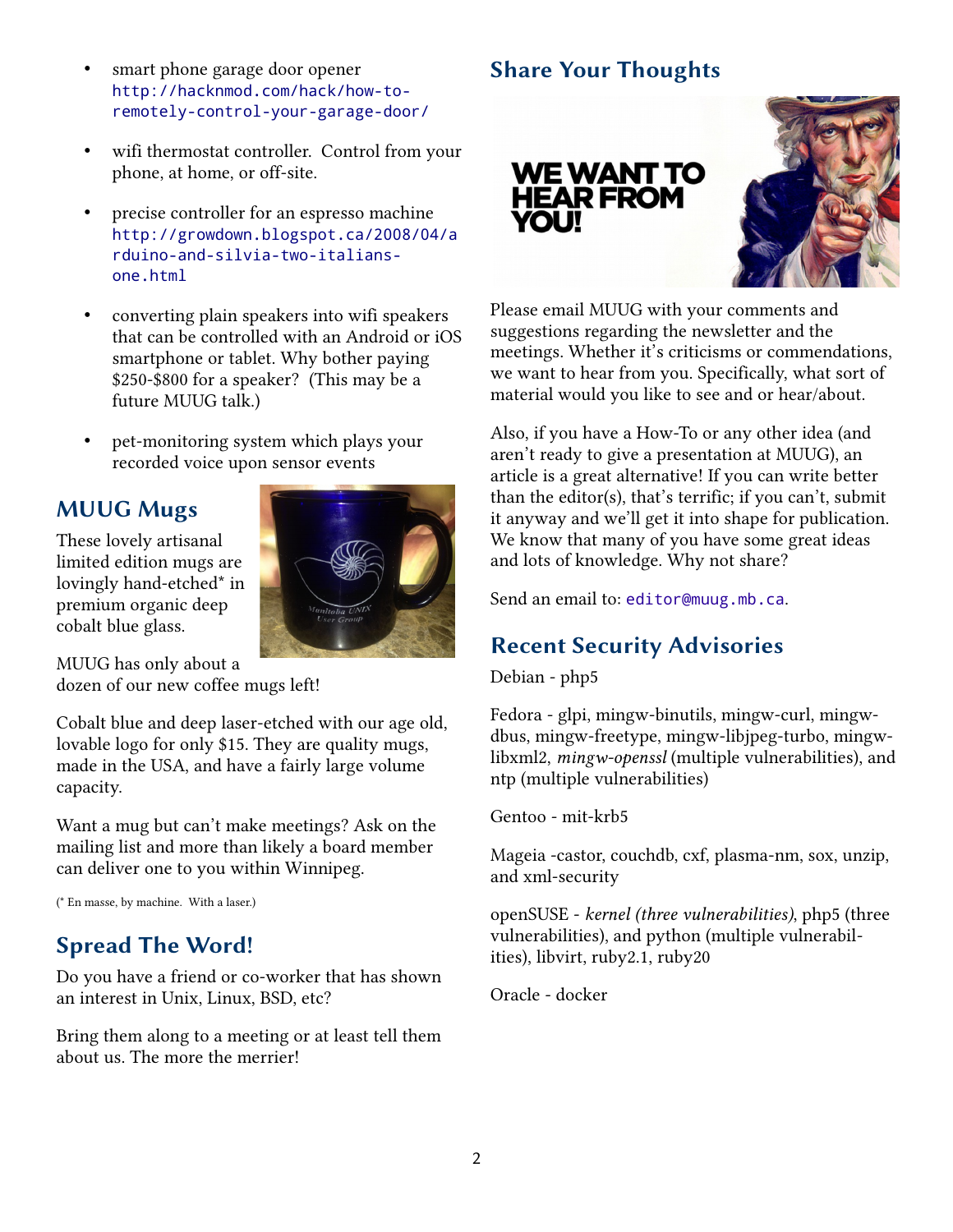#### **Crowdfunding for Free and OpenSource**

*via lwn.net*

Crowdfunding sites such as Kickstarter usually have projects that have one definitive goal. What's a long-term open source project to do? Create a crowdfunding campaign to launch itself, which will then crowdfund sustained development of free and open-source projects. <https://snowdrift.coop/>

#### **Apple EFI Firmware Vulnerability**

At the 31c3 Conference in late 2014, Trammel Hudson discovered it's possible to use a Thunderbolt Option ROM to circumvent crypto signature checks in Apple's EFI Firmware update routines. An attacker could then write untrusted code to the SPI flash ROM. If Apple's public RSA key is also overwritten and the attacker uses their own instead, the attacker's firmware can avoid being replaced. Since the untrusted code is on the ROM, reinstalling the OS will not remove it. Since this affects devices with Thunderbolt, it affects most MacBooks since 2011. Trammel's talk was presented at the 31c3 Conference (similar to DefCon) in Hamburg on December 29, 2014.

#### <https://www.youtube.com/watch?v=5BrdX7VdOr0>

| "Knock knock." |
|----------------|
| "Who's there?" |
|                |
|                |
| "Java."        |

#### **Blackberry Manages to Significantly Slow the Hemorrhaging**

*via engadget*

Since CEO John Chen took over about a year ago, losses have gone from \$4.4 billion to a moremanageable \$148 million. During that time frame, 46% of its cash came from software and services.

The Blackberry Enterprise Security (BES) platform grew 100% in the last three months. (Although Blackberry 10 OS runs Android deep down, BYOD has had many sysadmins looking for ways to manage an enterprise's variety of devices, which BES is suitable for.) It looks like Canada's former technology darling may have some fight left in it.

[http://www.engadget.com/2014/12/19/black](http://www.engadget.com/2014/12/19/blackberry-q3-2015-financials/)[berry-q3-2015-financials/](http://www.engadget.com/2014/12/19/blackberry-q3-2015-financials/)

### **Darktable RC for 1.6 Available**

*via lwn.net*

If photography's your thing, this project's for you. Available for Linux, Mac OS X and Solaris 11, darktable offers non-destructive photo editing and tweaking in either a "lighttable" mode (similar to scanning negatives with all the details available), or "darkroom" mode (editing photos large-or-full screen). The software appears to be professionally made and feature-rich.

From the darktable.org site:

*darktable is an open source photography workflow application and RAW developer. A virtual lighttable and darkroom for photographers. It manages your digital negatives in a database, lets you view them through a zoomable lighttable and enables you to develop raw images and enhance them.*